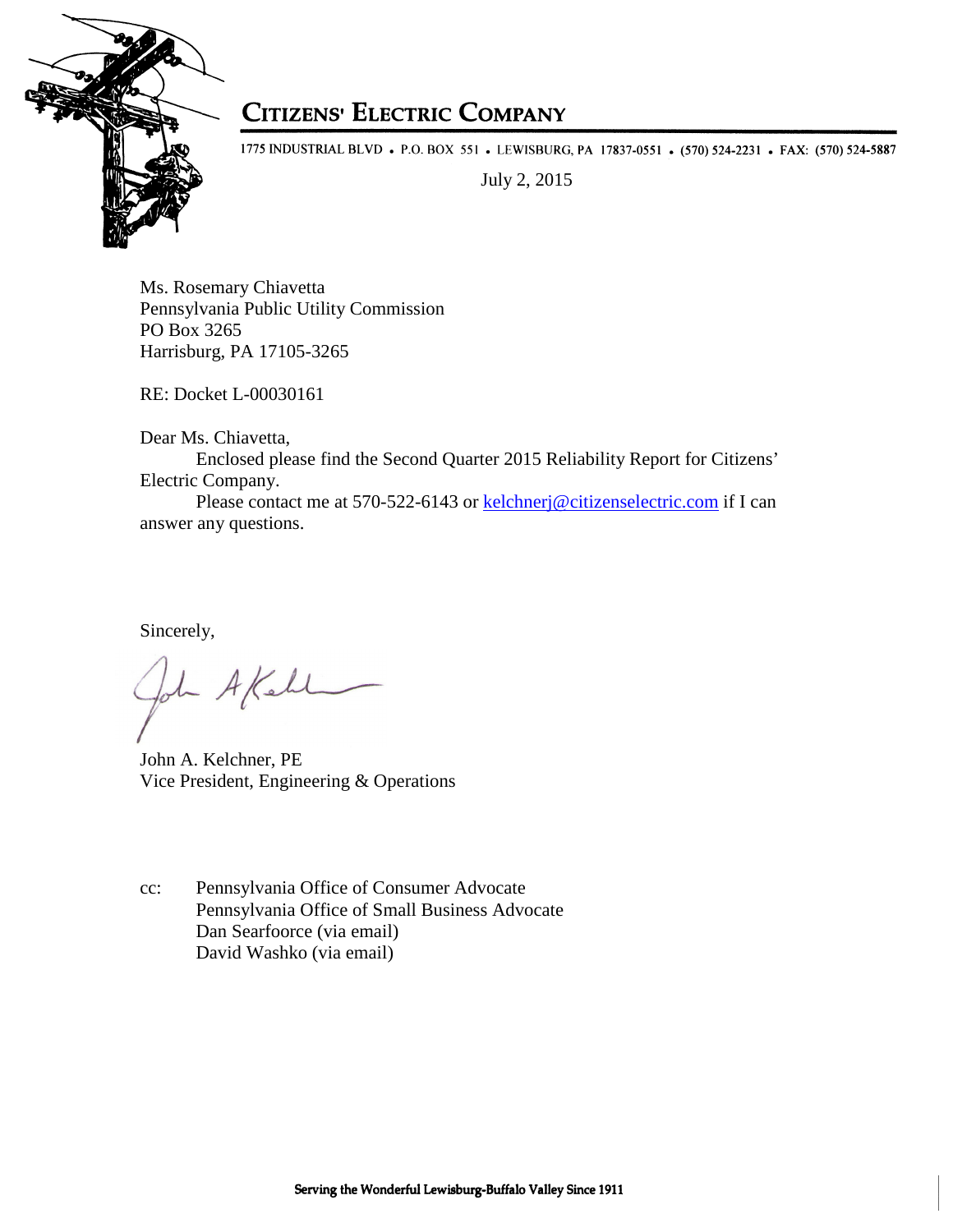Citizens' Electric Company Quarterly Service Reliability Report Second Quarter, 2015 Prepared by John A. Kelchner, PE Vice President of Engineering & Operations 570-522-6143 kelchnerj@citizenselectric.com July 2, 2015

§ 57.195(e)(1) - **A description of each major event that occurred during the preceding quarter, including the time and duration of the event, the number of customers affected, the cause of the event and any modified procedures adopted in order to avoid or minimize the impact of similar events in the future.** 

| Date           | <b>Time First</b> | <b>Duration</b> | # of             | Cause                                                                                                                                                                                                                                                                                                                                                                                                                                                     |
|----------------|-------------------|-----------------|------------------|-----------------------------------------------------------------------------------------------------------------------------------------------------------------------------------------------------------------------------------------------------------------------------------------------------------------------------------------------------------------------------------------------------------------------------------------------------------|
|                | Call              | of Event        | <b>Customers</b> |                                                                                                                                                                                                                                                                                                                                                                                                                                                           |
|                | Received          | (Minutes)       | Affected         |                                                                                                                                                                                                                                                                                                                                                                                                                                                           |
| 4/20/2015      | $6:29$ AM         | 21              | 6,892            | Transformer insulators failed at PPL's Sunbury<br>substation, causing an interruption of the Sunbury<br>$-$ Lewisburg 138 kV transmission line. This line is<br>the normal feed to the Citizens' Electric<br>distribution substation. Citizens' crews<br>coordinated with PPL dispatchers to transfer all<br>Citizens' load to an alternate feed from PPL's<br>Lycoming substation. Service was restored to all<br>Citizens' customers within 21 minutes. |
| 5/12/2015<br>× | $4:24 \text{ AM}$ | 218             | 911              | A porcelain cutout failed during rainy conditions.<br>The failure caused damage to a pole-top,<br>ultimately leading to the interruption of 911<br>customers. Crews responded quickly and had<br>service restored to 898 customers within 2 hours.<br>Service to the final 13 customers was restored in<br>less than 4 hours.                                                                                                                             |

\*Pending approval as of 7/2/15.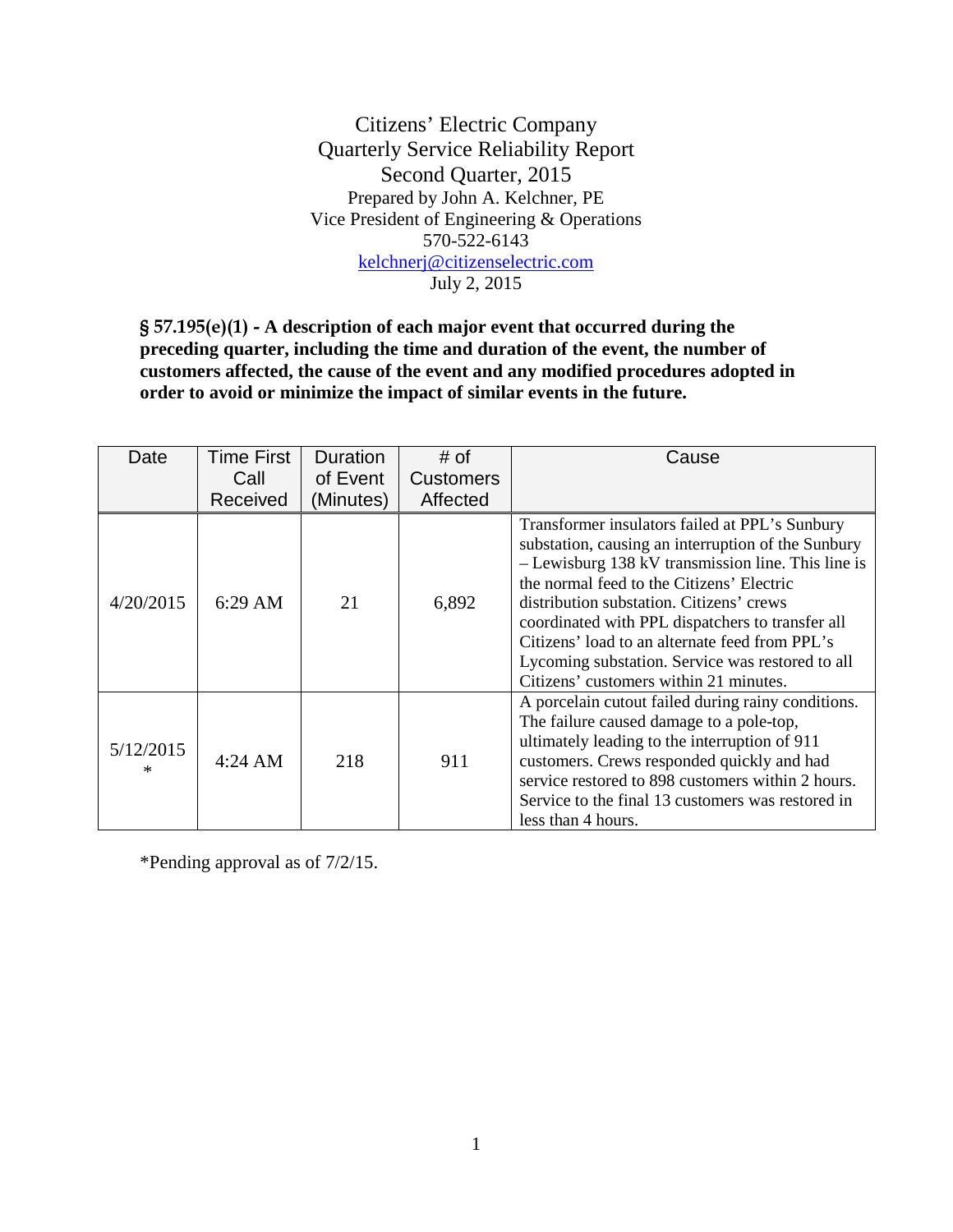§ 57.195(e)(2) - **Rolling 12-month reliability index values (SAIFI, CAIDI, SAIDI, and if available, MAIFI) for the EDC's service territory for the preceding quarter. The report shall include the data used in calculating the indices, namely the average number of customers served, the number of sustained customer interruptions, the number of customers affected, and the customer minutes of interruption. If MAIFI values are provided, the report shall also include the number of customer momentary interruptions.** 

|              | Rolling 12-Month         |
|--------------|--------------------------|
| Index        | <b>Value for Quarter</b> |
| <b>SAIFI</b> | 0.23                     |
| <b>SAIDI</b> | 17                       |
| CAIDI        | 73                       |

| Total # of              | # of Interruptions | # of Customers | Customer Minutes |
|-------------------------|--------------------|----------------|------------------|
| <b>Customers Served</b> |                    | Affected       |                  |
| 6.913                   | 44                 | 1,588          | 116,275          |

The following outages were approved for exclusion as Major Events during the preceding 12-month period and are not included in the above calculations:

| Date      | # of Customers<br>Affected | <b>Customer Minutes</b> |
|-----------|----------------------------|-------------------------|
| 7/8/2014  | 2,460                      | 294,572                 |
| 7/23/2014 | 1,327                      | 38,483                  |
| 4/20/2015 | 6.892                      | 144,732                 |
| 5/12/2015 |                            | 101,676                 |